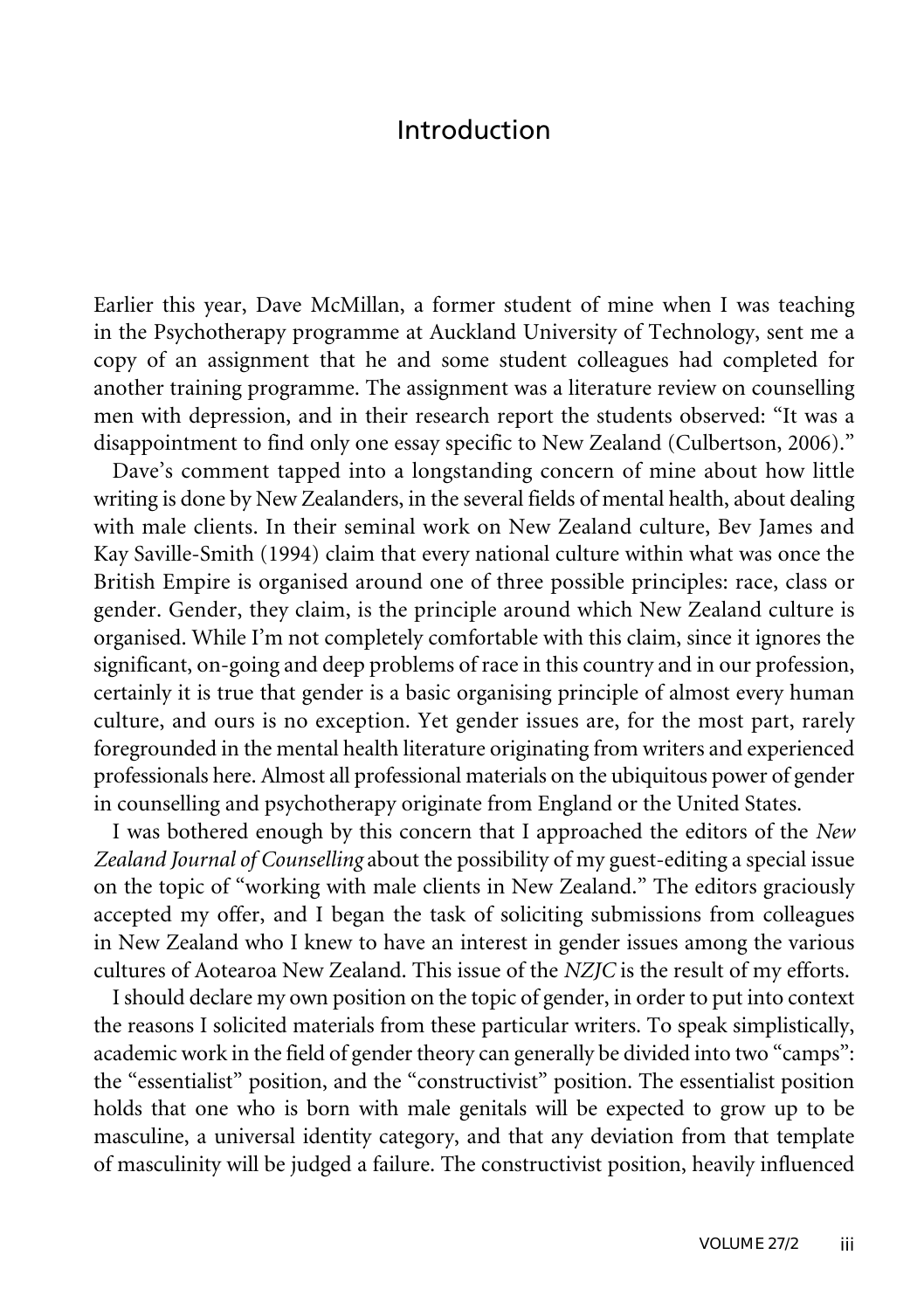by the work of Judith Butler (1990, 2004), argues that our genitals do not determine our gender identity or, for that matter, our sexual identity. Butler's argument is that we "perform" our genderedness and our sexuality according to the complex dictates of specific cultures and particular contexts. There are, then, to use terminology influenced by the work of Australian Bob Connell (1995), many "masculinities" within New Zealand culture, rather than just one. The public discourse on masculine identity masks these variations, however, particularly by its concentration on "being a bloke" as a goal towards which all New Zealanders born with male genitals are expected to aspire. The constructivist position, I firmly believe, is the only position that allows men to find a "way ahead" in their search for a caring, non-violent, healthy relational identity with women, children, and creation.

In the first essay of this issue, Matthew Bannister grounds his analysis of how deeply gender issues affect the lives of both men and women in this land by using his own experience as a late-teenage immigrant from Scotland. Matthew is well-known in academic circles for his work on gender issues. While not himself a mental health professional, he offers us a particular lens through which to understand how the identity of our male clients is determined by the gendered construction of culture, and how specific the range of gender expressions in this country is.

Of course, men start life as boys, and grow through the difficult stage of male adolescence. Research in gender argues that much of the pressure to be a particular type of masculine male is encountered during adolescence, and it is this search for a socially validated gender identity that causes so many young men to be troubled during their secondary education years. To make matters worse, essentialist definitions of masculinity often attempt to dominate constructivist definitions through the process of bullying, a problem still all too common in our New Zealand schools. Peter Bray and Emily Hutchinson have surveyed the literature on adolescent male identity development, arguing for a multi-systemic approach in assisting boys through the perilous journey of adolescence.

Combining professional and personal experience, Stephen Gaddis, Elmarie Kotzé and Kathie Crocket offer an essay that traces the slippery impact of essentialist gender messages and myths within everyday narratives. Since the work of Michel Foucault, we have been increasingly aware of the ways in which discourse "creates" reality, suggesting that we all need to pay meticulous attention to the way in which our words are used, as well as the meanings read into them. In their essay, analytical techniques are modelled, bravely, in an attempt to "trouble" the gender essentialism which so pervades human communication, thereby opening up new spaces for essentialism to be resisted or even subverted.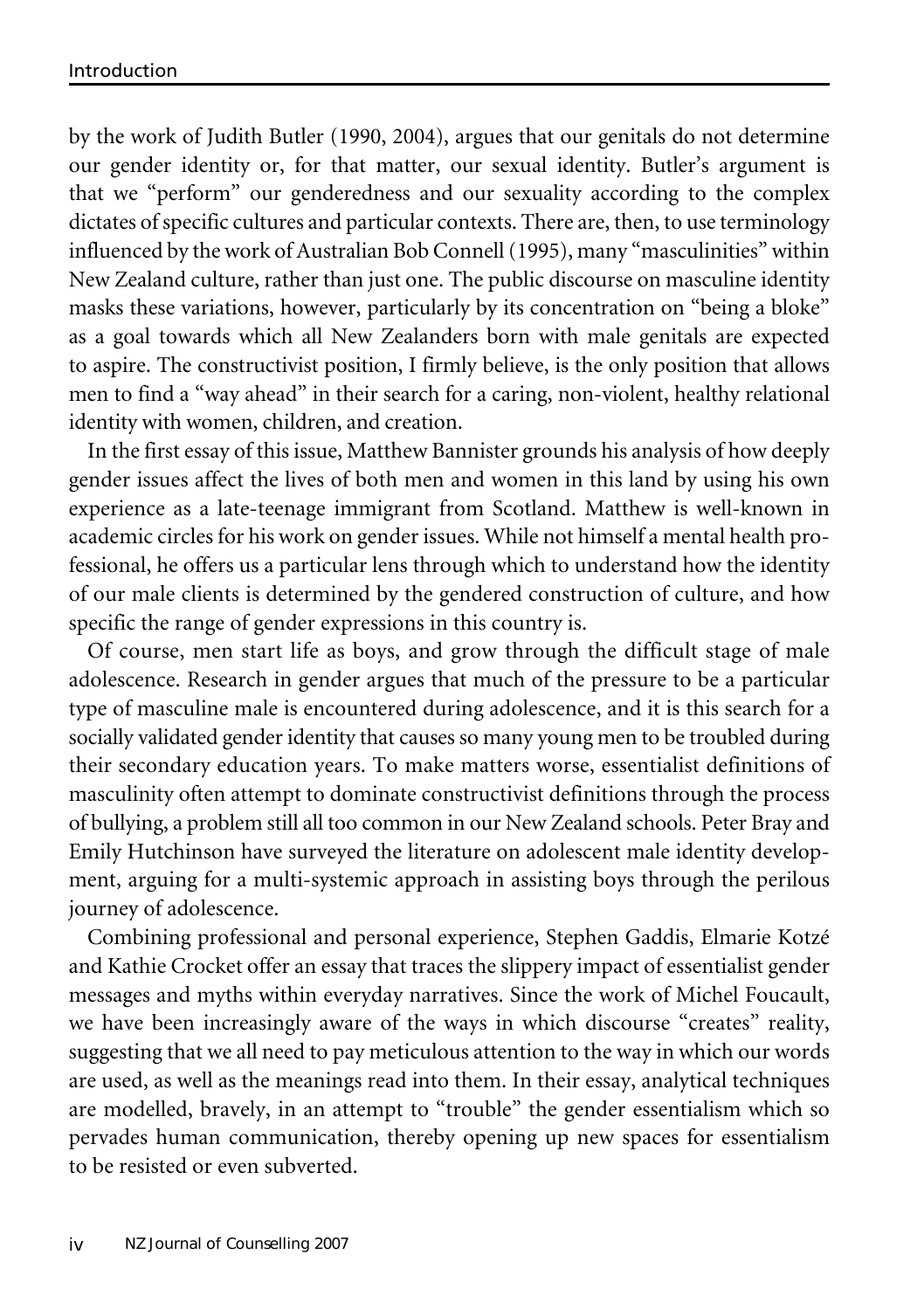School counsellor Sarah Penwarden uses discourse analysis and motivational interviewing to challenge the call of "gangsta" discourse among adolescent males in the South Auckland school where she works. Her essay provides clear and careful examples of how the idealisation of a certain "masculinity script" can be challenged, allowing new identity choices to emerge which are more consonant with these young men's own dreams and goals.

Brendan Hokowhitu, of Otago University's School of Mäori, Pacific and Indigenous Studies, addresses the restrictive space left open for Mäori males in the postcolonial cultures of Aotearoa New Zealand. The traditional multiplicity of performed Mäori masculinities has been severely constricted through an idealised hybridity of Mäori and Victorian masculinities, eclipsing the "talkative, flamboyant, creative, feminine, and deeply humorous performances of Mäori men" which were more normative prior to European contact. His essay challenges all of us to question our own levels of cultural competence and trust when we wonder "why Mäori men won't talk."

Finally, Margaret Agee and I present the first of a series of publications on Pasifika *'afakasi* (half-caste) identity which are proceeding out of a two-year study funded by a University of Auckland staff research grant. This research proceeded, in turn, out of our work together as co-editors (with Cabrini Makasiale) of our recently published book, *Penina Uliuli: Contemporary Challenges in Mental Health for Pacific Peoples* (University of Hawai'i, 2007). Here we discuss some of the problems and promises that are generated when masculinity is filtered through the lens of Pasifika issues of cultural and racial complex identity.

Sex is our biology, everything else is gender. "If you know that the difference is 100% biological, it's a sex difference. Everything else must be considered a gender difference" (Nobelius Am, 2004). There is no escaping the gendering of identity performance—either in our clients, or in ourselves as counsellors. Every time we sit with a client, we are performing our gender for each other, and every problem that a client brings to us has some aspect of gender performance attached to it, as does every response we give to clients. Many of these performances retain their power by being invisible, and the dominant forms of masculinity are assumed to be the most invisible of all. For this reason, I am pleased to be able to present this excellent collection of essays about "working with male clients in New Zealand." I hope you find it both enlightening and deeply challenging.

**Philip Culbertson** The University of Auckland September, 2007